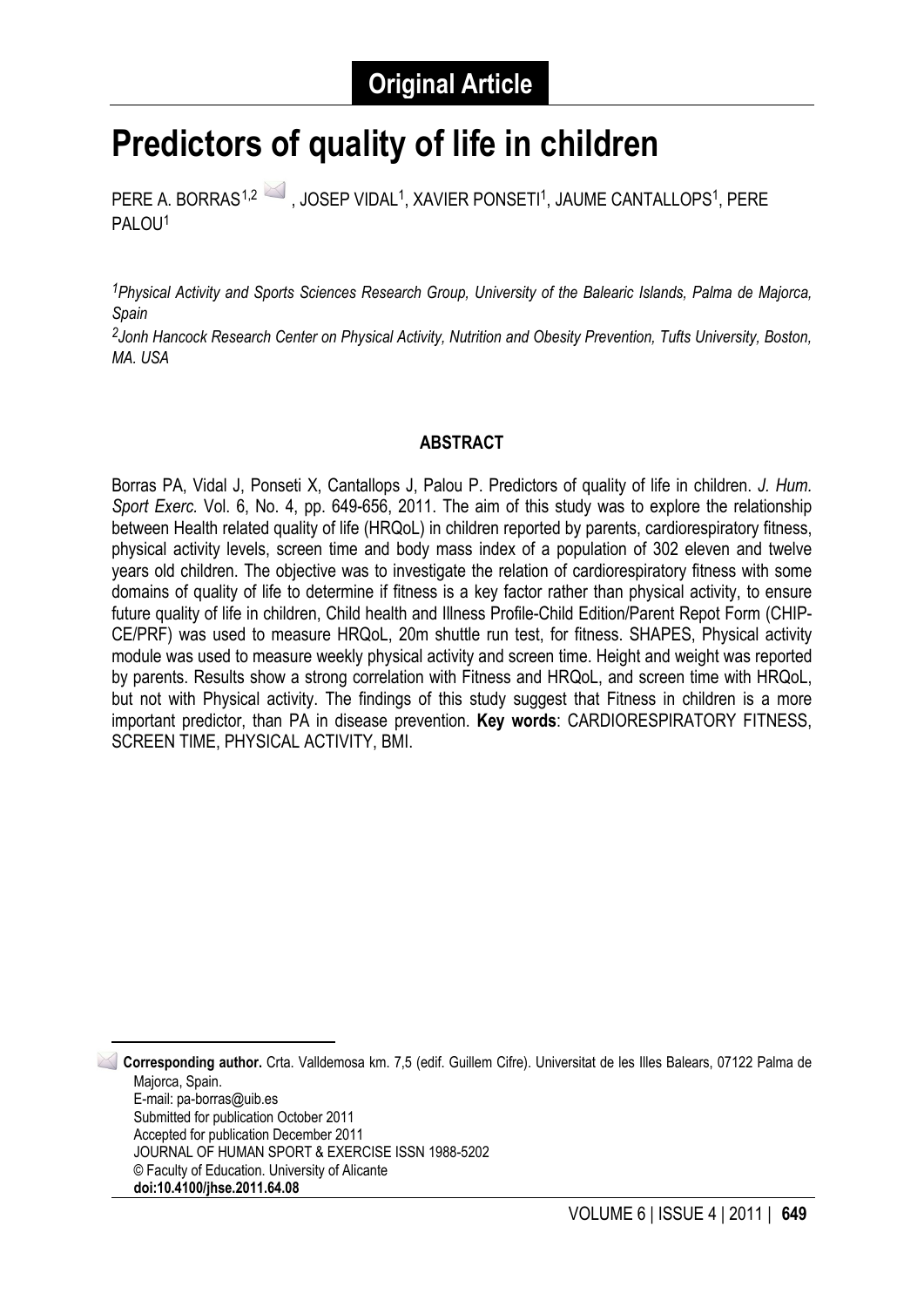# <span id="page-1-0"></span>**INTRODUCTION**

The evidence of the benefits of physical activity and cardiovascular fitness on the physical health and quality of life is well documented. These benefits include a reduced risk of coronary heart disease, hypertension, and type II diabetes (Ortega et al., [2008](#page-7-0)). Health related quality of life (HRQoL) is a resource for adaptation and healthy growth. When HRQoL diminishes, a child is less likely to be able to develop normally and mature into a healthy adult (Riley et al., [2006](#page-7-0)). The frequency, duration and intensity of physical activity necessary to confer these various benefits in children remain the subject of debate, although the general consensus is for children and youth to accumulate an average of at least 60 minutes per day and up to several hours of at least moderate intensity, and aerobic activities should make up the majority of the physical activity (Jansen & Leblanc, [2010](#page-6-0)). The majority of the evidences for the psychological benefits on physical activity in children is based upon single physical activity sessions or cross sectional (self-report) studies, there is a recognized need to consider the effect of habitual physical activity on children's quality of life (Parfit & Eston, [2005](#page-7-0)). Previous studies have shown that lifestyles are associated with mental and health status, as well as HRQoL in adults, but there is no consensus about the effect of Physical activity on the different determinants of HRQoL in children (Chen et al., [2005](#page-6-0)).

The negative effects of sedentary lifestyles on children's health is also a source of concern, the increasing prevalence of obesity among developed countries coincides with an increasing prevalence of high screen time (defined as a combination of activities such a watching television or playing video games (Anderson et al., [2008;](#page-6-0) Letherdale et al., [2008](#page-6-0)). The American academy of pediatrics recommends that children's screen time be limited to no more than 1 to 2 hours per day.

Social cognitive theory posits that sedentary behavior is influenced by personal beliefs, physical characteristics, and other related behaviors (frequency or regular participation in physical activity). Empirical research has demonstrated support for these relationships with respect to screen time (Leatherdale & Wong, [2008](#page-6-0)). TV viewing also predicts lower fitness, but not higher Body Mass Index (Mota et al., [2010](#page-6-0)), this is an important finding because cardiorespiratory fitness (CRF) is one of the most important targets in preventing childhood obesity. There is also evidence that a strong relationship between PA levels and metabolic risk exists in children with low CRF (Ortega et al., [2008\)](#page-7-0).

Physical fitness is nowadays considered one of the most important health markers, as well as a predictor of morbidity and mortality for cardiovascular disease (Aires et al., [2010](#page-6-0)). Childhood and adolescence are crucial periods of life and improvement in cardiorespiratory fitness seem to positively affect depression status, and self-esteem, this improvement is required for an enhanced psychological well-being. In this regard the literature about young people is rather scarce (Ortega et al., [2008](#page-7-0)).

The links between obesity and HRQoL have been less studied, and limited research exists linking youth obesity to poorer youth HRQoL, it appears likely that increasing weight status has a moderate to strong negative influence on HRQoL in pediatric populations, whereby decrements of in HRQoL are evident as soon as BMI is above the healthy normal limits (Tsiros et al., [2009\)](#page-7-0), youth overweight showed significant positive association to adult HRQoL, however no associations have been found between youth PA and adult mental or physical HRQoL (Herman & Hopman, [2010](#page-6-0)).

We analyzed the relationship between BMI, Physical activity, screen time, Cardiorespiratory fitness and Health related quality of life in children of 11-12 years old in Majorca Island, Spain during the school year 2008-2009. The aim of this study was to examine the correlations between different factors of quality of life, with anthropometric measures, levels of physical activity, cardiorespiratory fitness and sedentary behaviors in children.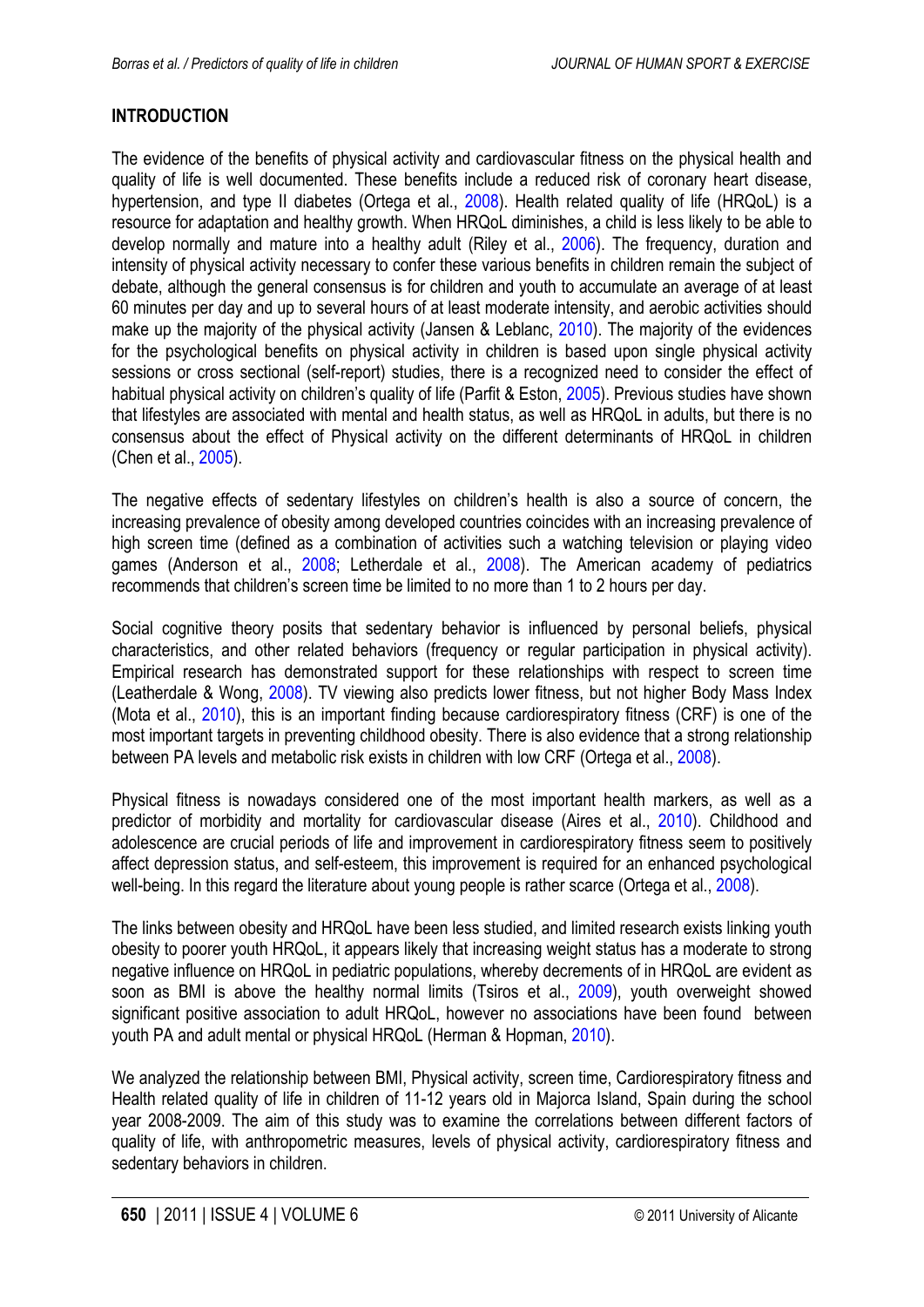## <span id="page-2-0"></span>**MATERIAL AND METHODS**

#### *Participants and data collection*

This was a cross sectional study that was carried out as a part of the SAFE project, a school based global intervention to promote healthy habits in school age children in the Balearic Islands, west coast of Spain. This study collects information on a group of 11-12 children about their levels of Physical activity, Physical inactivity (screen time) and Physical fitness, as well as collects the information of the Health related Quality of Life reported by their parents.

A group of the 11-12 years old (grades 5-6), participants from regional elementary schools were selected (n=302; 151 boys and 151 girls). The data described in this study was collected between March and April 2009. The children and their families received written information about purposes and the content of the study. Before the study began all parents, teachers and managers of schools approved the study protocol, and all parents signed an informed consent. The ethics committee from the University of the Balearic Islands approved this study.

Table 1, shows both average BMI in a percentile 75 compared to CDC grow charts, and average level of physical activity and also a cardiorespiratory fitness average for this European population (Ruiz et al., [2011\)](#page-7-0).

| Variable                          | Boys (n=151) |        | Girls (n=151) |        |
|-----------------------------------|--------------|--------|---------------|--------|
|                                   | Mean         | (SD)   | Mean          | (SD)   |
| Age $(y)$                         | 11.6         | (1.01) | 10.7          | (3.1)  |
| BMI $(kg/m-2)$                    | 19.40        | (3.1)  | 18.50         | (2.9)  |
| Physical Activity (Hr./Week)      | 10.94        | (6.05) | 8.56          | (5.6)  |
| Cardiorespiratory Fitness (beeps) | 4.39         | (2.1)  | 3.37          | (1.57) |

#### *Table 1. Descriptive data for boys and girls.*

#### *Assessment of health related quality of life*

The Spanish version of the Child Health and Illness Profile-Child Edition /Parent Report Form (CHIP-CE/PRF) (Estrada et al., [2010\)](#page-6-0) was used to evaluate Health related Quality of Life. This instrument (Riley et al., [2004\)](#page-7-0) collects parent reported health information about children aged 6-12 years. The CHIP is based on a broadly defined conceptual framework which recognizes that health includes not only perceptions of well-being, illness and health, but also participation developmentally appropriated tasks and activities, originally this instrument include 5 domains, in this study we have used four domains to shorten the time of the questionnaire (this version has been also validated); Satisfaction with health, Physical comfort, Emotional comfort and restricted activity.

## *Assessment of physical activity and screen time*

The School Health Action, Planning and Evaluation System (SHAPES) physical activity questionnaire (Wong et al., [2006](#page-7-0)), consists of 45 multiple choice questions, items request 7 day recall of moderate to vigorous PA, but not only to measure self-reported physical activity levels but inform about participation in physical activities, sedentary activities (Watching TV, playing videogames, homework), social influences (e.g., parent and peer influences), and school environment for children 11-16 years old.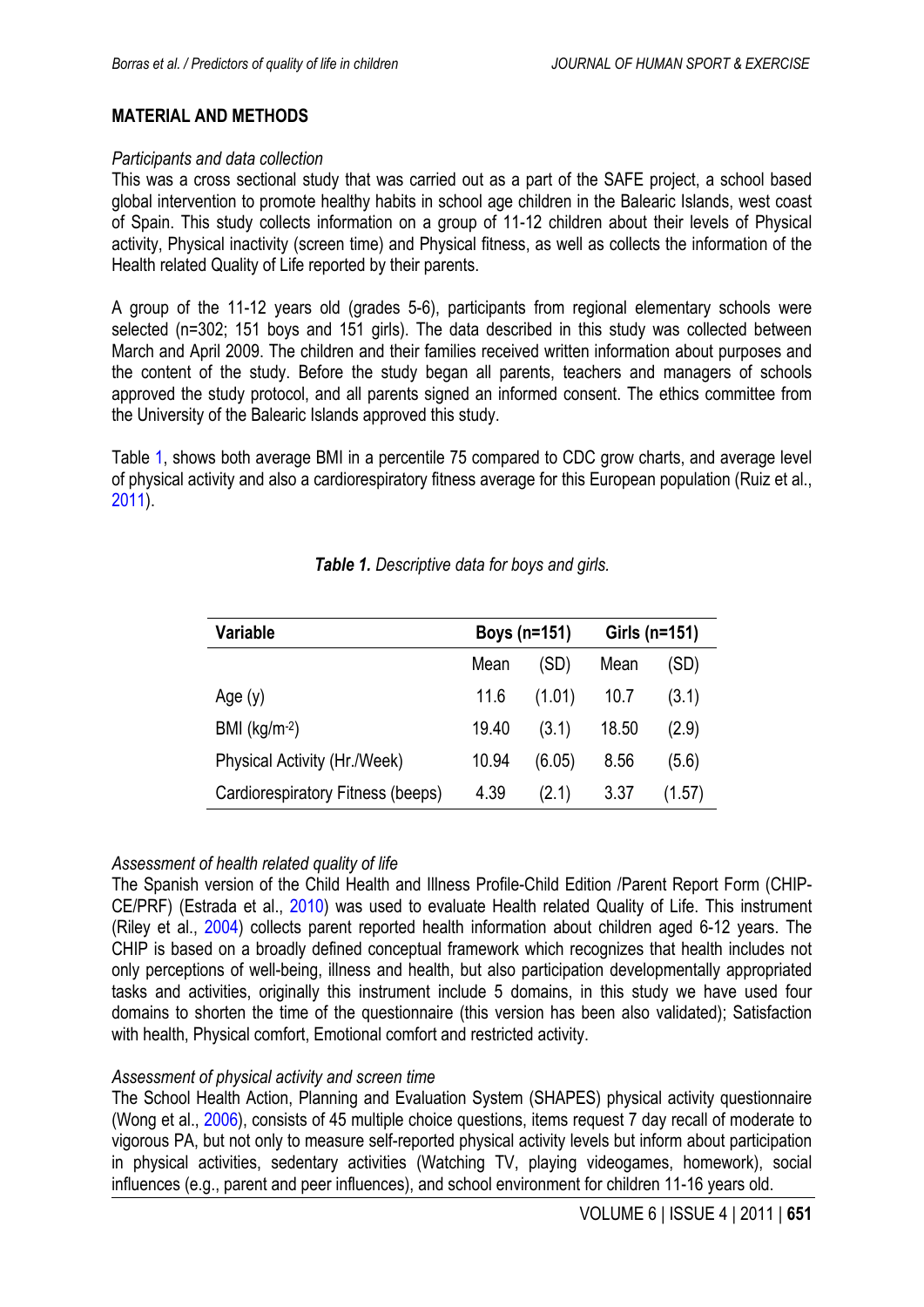#### <span id="page-3-0"></span>*Assessment of cardiorespiratory fitness*

20m shuttle run test (20mSRT) from the ALPHA Health related fitness test battery for children and adolescents, (Ruiz et al., [2011\)](#page-7-0) recently validated and can be considered both valid and reliable to assess cardiorespiratory fitness and seems to be the best one in estimate Vo2max in children and adolescents.

#### *Statistical analysis*

Descriptive statistics (means and standard deviations) were calculated for all anthropometric characteristics physical fitness, physical activity and sedentary behaviors (screen time) according to gender group. Our analysis focused specifically on the association between HRQoL domains and Physical activity levels, BMI, Screen time, CRF (Pearson correlation). On a secondary analysis we focused in association between HRQoL domains and peer and parents physical activity influence, Pearson correlation was used. The level of significance was set at  $p<0.05^*$  and  $p<0.01^{**}$ . Data were analyzed using SPSS (Mac version 19.0).

## **RESULTS**

Table 2 shows Pearson correlation between Health related quality of life domains (satisfaction physical comfort, emotional comfort and restricted activity) with levels of physical activity, screen time, cardiorespiratory fitness and BMI.

As a secondary analysis the influence of the active parents and active friends was an interesting field of evaluation, Table [3](#page-4-0) shows the relationship between the quality of life domains and peer and parents influence.

As a consequence of the previous analysis cardiorespiratory fitness has emerged as a fundamental key issue in quality of life, Table [4](#page-5-0) shows Pearson correlations for CRF with Age, PA, Screen Time (ST), BMI, and Active Friends.

|                             |         | <b>Satisfaction</b><br>with health | <b>Physical</b><br>comfort | <b>Emotional</b><br>comfort | <b>Restricted</b><br>activity |
|-----------------------------|---------|------------------------------------|----------------------------|-----------------------------|-------------------------------|
|                             | Pearson | 0.061                              | 0.021                      | $-0.019$                    | $-0.059$                      |
| <b>Physical</b><br>activity | Sig.    | 0.291                              | 0.717                      | 0.740                       | 0.312                         |
|                             | N       | 301                                | 301                        | 299                         | 298                           |
|                             | Pearson | $-0.085$                           | $0.148*$                   | 0.109                       | $0.191**$                     |
| <b>Screen time</b>          | Sig.    | 0.143                              | 0.010                      | 0.061                       | 0.001                         |
|                             | N       | 301                                | 301                        | 299                         | 298                           |
|                             | Pearson | 0.053                              | $-0.127*$                  | $-0.077$                    | $-0.010$                      |
| <b>CRFitness</b>            | Sig.    | 0.367                              | 0.029                      | 0.190                       | 0.861                         |
|                             | N       | 293                                | 293                        | 291                         | 290                           |
|                             | Pearson | 0.047                              | 0.016                      | 0.029                       | $-0.127*$                     |
| <b>BMI</b>                  | Sig.    | 0.415                              | 0.785                      | 0.623                       | 0.028                         |
|                             | N       | 301                                | 301                        | 299                         | 298                           |

*Table 2. Health related Quality of Life domains relationship with Physical Activity, Sedentary Behaviors, Cardiorespiratory Fitness and Anthropometric measures.*

*BMI= Body Mass Index. CRFitness= Cardiorespiratory Fitness. p<0.05\*; p<0.01\*\*.*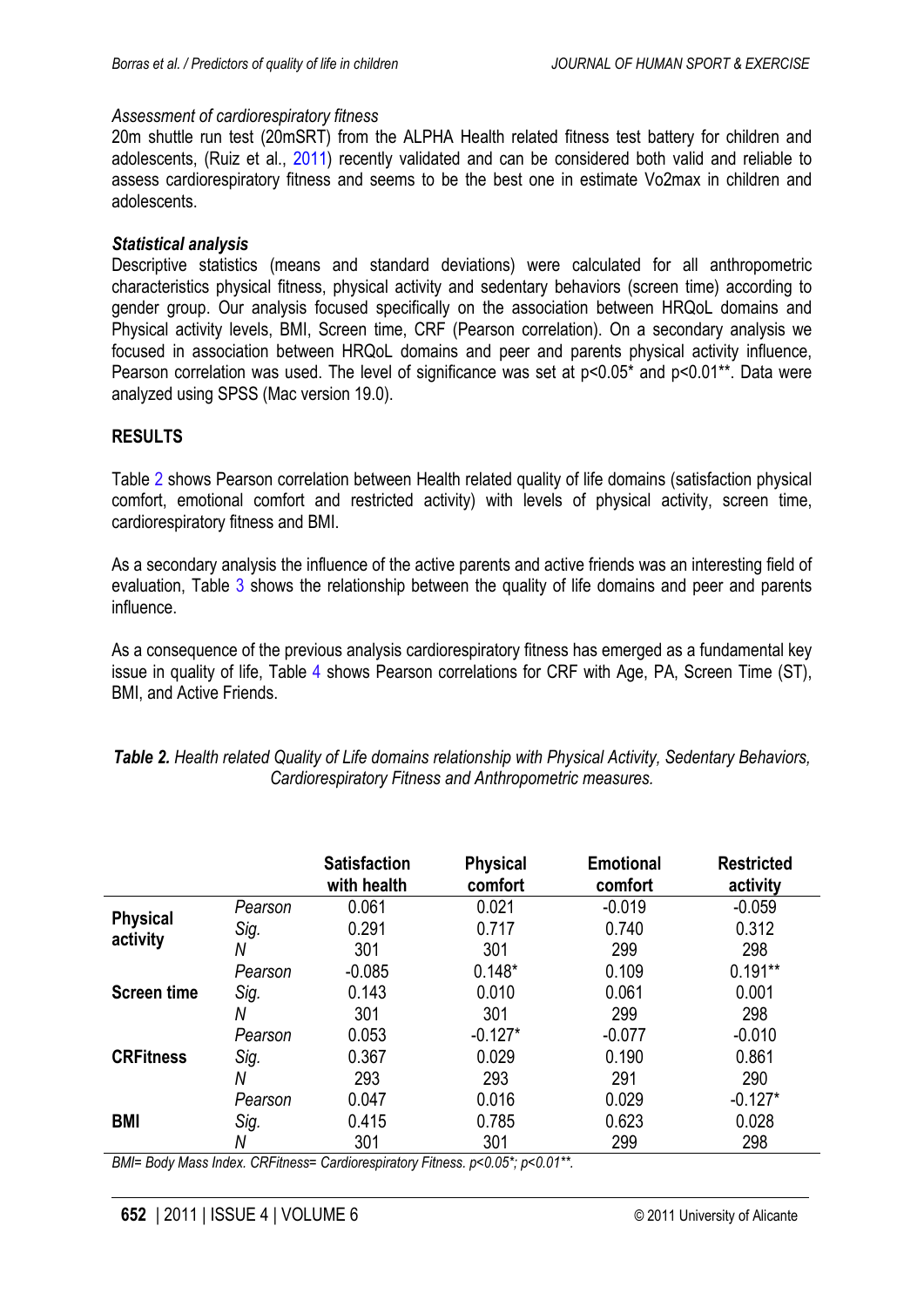# <span id="page-4-0"></span>**DISCUSSION**

This study aimed to examine the relationship between quality of life domains reported by parents through CHIP-CE/PRF with levels of physical activity, screen time, BMI, and cardiorespiratory fitness.

The analyzed group shows a BMI mean of 19.4 in boys and 18.5 in girls, according to CDC grow charts, both boys and girls are at percentile 75, and according to Spanish consensus in measuring weight and height (AEP, SENC, SEEDO), boys and girls are at percentile 70.

Physical activity pattern shown by our group is a little below the average for 11 years old children in European population according to physical activity levels and patterns of 9-15 years old children in Europe (Riddoch et al., [2004](#page-7-0)).

|                       |         | <b>Satisfaction</b><br>with health | <b>Physical</b><br>comfort | <b>Emotional</b><br>comfort | <b>Restricted</b><br>activity |
|-----------------------|---------|------------------------------------|----------------------------|-----------------------------|-------------------------------|
|                       | Pearson | $-0.165**$                         | 0.098                      | 0.090                       | 0.102                         |
| <b>Active father</b>  | Sig.    | 0.004                              | 0.090                      | 0.121                       | 0.080                         |
|                       | Ν       | 300                                | 300                        | 298                         | 297                           |
|                       | Pearson | $-0.074$                           | 0.107                      | 0.090                       | 0.077                         |
| <b>Active mother</b>  | Sig.    | 0.200                              | 0.064                      | 0.120                       | 0.187                         |
|                       | Ν       | 301                                | 301                        | 299                         | 298                           |
|                       | Pearson | $0.150**$                          | $-0.051$                   | 0.001                       | $0.133*$                      |
| <b>Active friends</b> | Sig.    | 0.009                              | 0.375                      | 0.985                       | 0.022                         |
|                       | Ν       | 301                                | 301                        | 299                         | 298                           |

#### *Table 3. Pearson correlation for HRQoL domains and active peer and active parents influence.*

*p<0.05\*; p<0.01\*\*.*

Cardiorespiratory fitness in this group is in the percentile 50 for boys and percentile 55 for girls, according to ALPHA norm values for physical fitness in European population (Ruiz et al., [2011\)](#page-7-0).

Considering our focus group a standard population, we would like to analyze the relationship between cardiorespiratory fitness with health related quality of life reported by parents.

The most important outcome of this study was the result showed that **cardiorespiratory fitness predicts quality of life** (Physical comfort), so did it screen time (restricted activity), confirming the findings that screen time is associated with sedentary behavior (Leatherdale et al., [2010](#page-6-0)).

BMI is associated with poor quality of life (restricted activity), on the contrary, **physical activity is not a predictor for quality of life in children**. There is limited research linking HRQoL to physical activity in children and Scarce literature linking Physical fitness to HRQoL, our research confirm the findings about the BMI and physical activity associated with better or worse quality of life (Swallen et al., [2005](#page-7-0)), who reported positive associations between BMI and HRQoL, and no associations were found between Physical activity and HRQoL (Herman & Hopman, [2010\)](#page-6-0).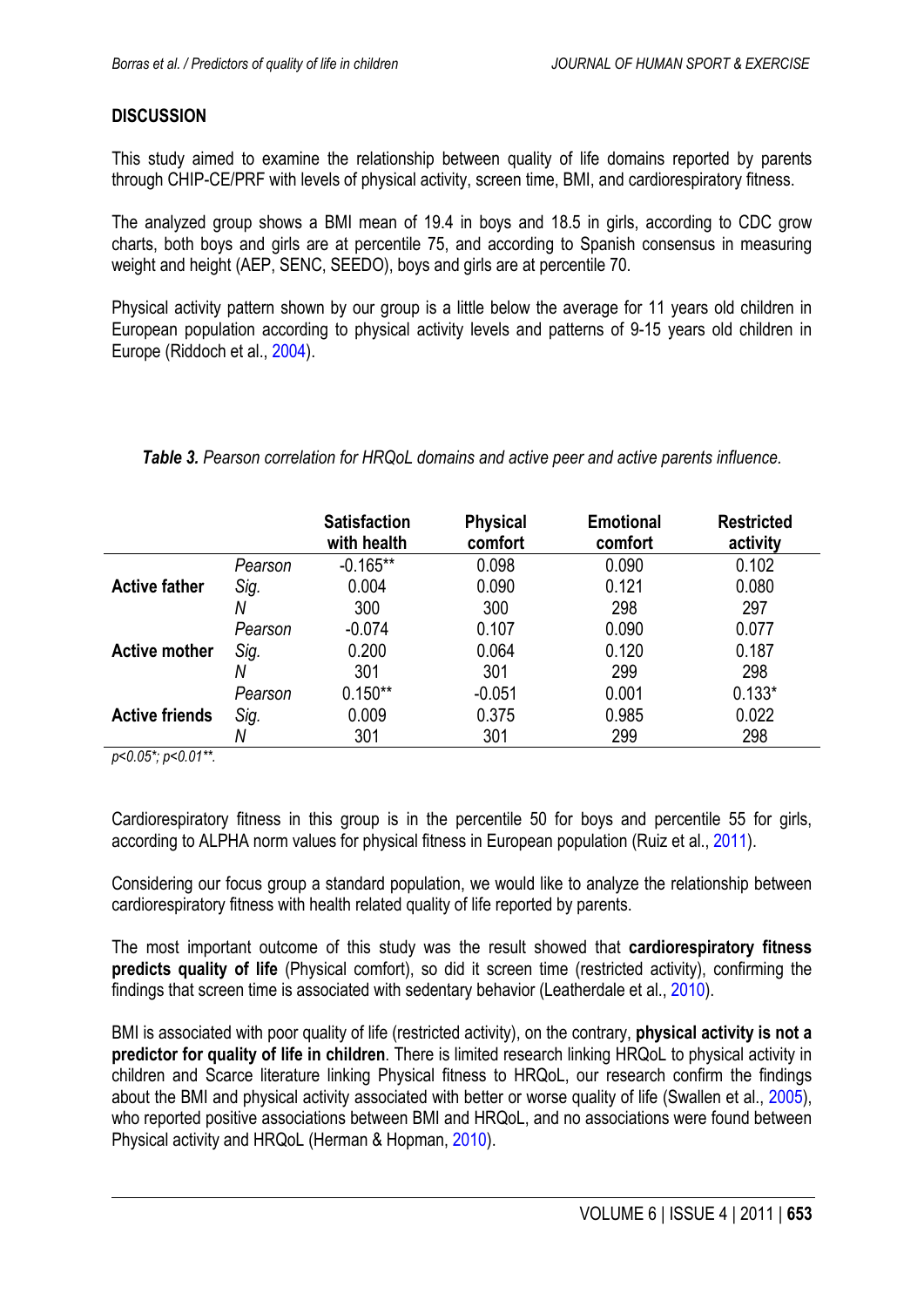<span id="page-5-0"></span>

|                   |         | Age       | <b>Physical</b><br><b>Activity</b> | <b>BMI</b> | <b>Screen Time</b> | <b>Active</b><br><b>Friends</b> |
|-------------------|---------|-----------|------------------------------------|------------|--------------------|---------------------------------|
|                   | Pearson | $0.207**$ | $0.175***$                         | $-0.241**$ | $-0.130*$          | $0.127*$                        |
| <b>CR-Fitness</b> | Sig.    | 0.000     | 0.003                              | 0.000      | 0.026              | 0.029                           |
|                   | Ν       | 294       | 294                                | 294        | 294                | 294                             |

## *Table 4. Cardiorespiratory Fitness correlation with analyzed variables.*

*p<0.05\*; p<0.01\*\*.*

Our findings confirm the hypothesis that Fitness has a positive association with HRQoL but no positive associations to Physical activity. The key point, is the intensity of physical activity reported in the questionnaires, Physical activity need a vigorous intensity to causes changes in fitness, and is in this moment that affects the whole body not only affecting the energy balance but providing the subject significant adaptations to their body.

On a deeper analysis on fitness, our findings suggest that better cardiorespiratory fitness is associated with less screen time, confirming other studies that reported an inverse positive association between screen time and cardiorespiratory fitness (Mota et al., [2007;](#page-6-0) Mota et al., [2010](#page-6-0)).

And last but not least, cardiorespiratory fitness is positively associated with physical activity and is also positively associated with active friends, confirming results from studies relating environmental and peer influences in physical activity and fitness (Leatherdale et al., [2008\)](#page-6-0).

Analyzing the parent and peer influences, our findings show some associations with active friends and HRQoL (satisfaction with health and restricted activity), the idea that quality of life includes not only perceptions of well-being, illness and health, but also participation developmentally appropriated tasks and activities, and the relations with relatives and friends.

The findings of this study are important due to many lifestyle habits are established during childhood, physical activity and exercise habits may also be established during this years, but with an orientation to improve Physical fitness, otherwise it will be a good activity to increase energy expenditure (Jakson et al., [2009\)](#page-6-0) but will not achieve the main objective, improving children's health.

Strengths of this study are its original approach to the Health related quality of life from the Physical fitness perspective, which allowed us to confirm the hypothesis that fitness is a powerful and relevant marker of health. These findings are important because they provide a field of future research in the relationship between physical fitness and HRQoL.

Limitations should be recognized. First the small sample size, and therefore results should be interpreted with caution due to underpowered data. Self-report physical activity is also a limitation, but results indicate similar PA levels to other studies with objective measures. In third place, cardiorespiratory fitness were assessed indirectly although, 20m shuttle run test, is included in the majority of fitness batteries around the world, and is considered a valuable tool for studying CRF in young healthy children.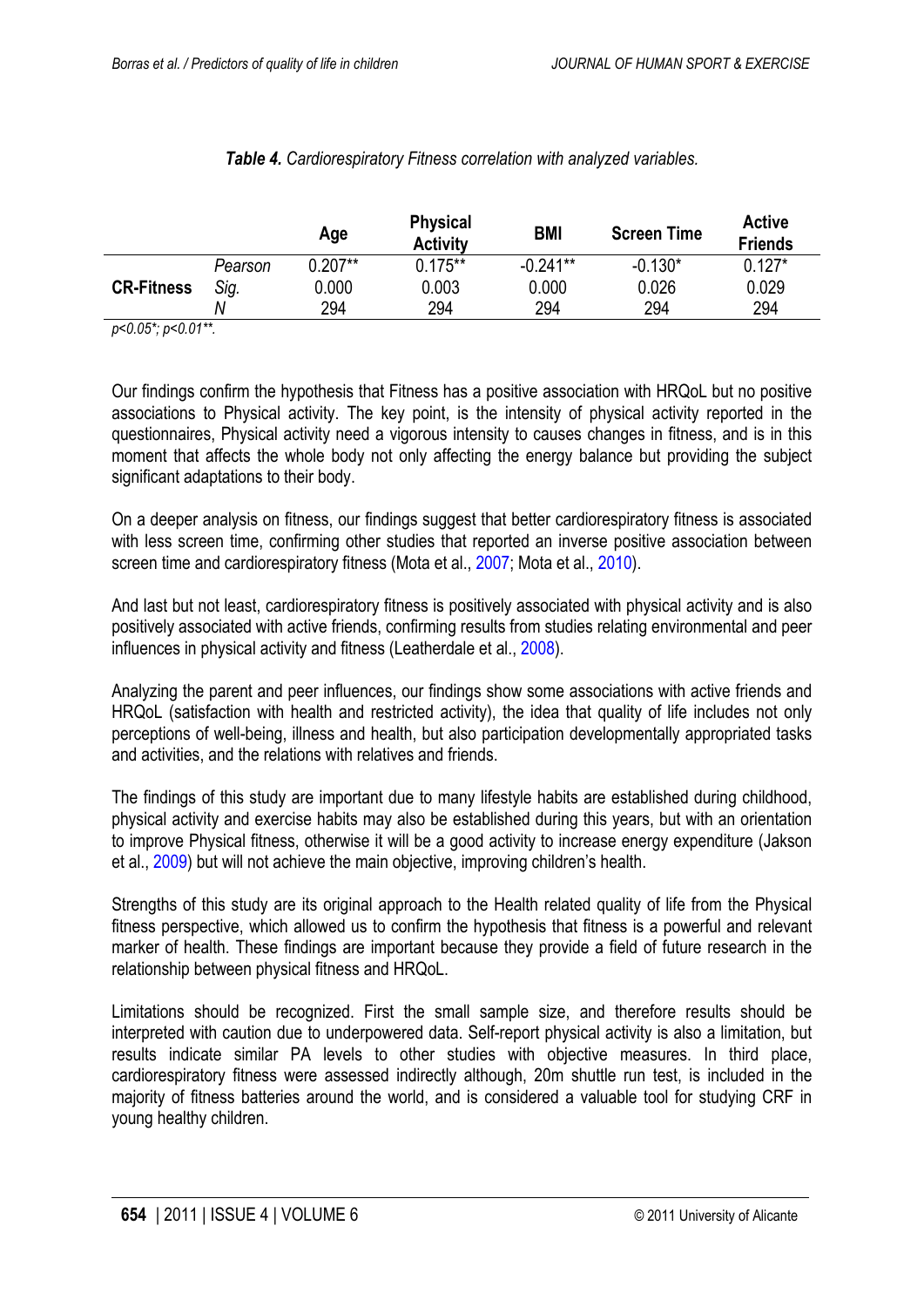# <span id="page-6-0"></span>**CONCLUSION**

In conclusion, this study examined the association between HRQoL and CRF, PA, Screen time and BMI, and the results suggest that Cardiorespiratory Fitness and Screen time have significant association with some quality of life domains but not Physical activity.

## *ACKNOWLEDGMENT*

*This study was supported by grant: JC2010-245 from the Spanish Ministry of Education.*

#### **REFERENCES**

- 1. AIRES L, ANDERSEN LB, MENDOÇA D, MARTINS C, SILVA G, MOTA J. A 3-year longitudinal analysis of changes in fitness, physical activity, fatness and screen time. *Acta Paediatrica.* 2010; 99:140-144. doi[:10.1111/j.1651-2227.2009.01536.x](http://dx.doi.org/10.1111/j.1651-2227.2009.01536.x) [\[Back to text\]](#page-1-0)
- 2. ANDERSON SE, ECONOMOS CD, MUST A. Active play and screen time in US children aged 4 to 11 years in relation to sociodemographic and weight status characteristics: a nationally representative cross-sectional analysis. *BMC Public Health.* 2008; 8:366-378. doi[:10.1186/1471-2458-8-366](http://dx.doi.org/10.1186/1471-2458-8-366) [\[Back to text\]](#page-1-0)
- 3. CHEN X, SEKINE M, HAMANISHI S, WANG H, GAINA A, YAMAGAMI T, KAGAMIMORI S. Lifestyles and health-related quality of life in Japanese school children: a cross-sectional study. *Preventive Medicine.* 2005; 40:668-678. doi[:10.1016/j.ypmed.2004.09.034](http://dx.doi.org/10.1016/j.ypmed.2004.09.034) [\[Back to text\]](#page-1-0)
- 4. ESTRADA MD, RAJMIL L. SERRA-SUTTON V. et al. Reliability and validity of the Spanish version of the Child Health and Illness Profile (CHIP) Child-Edition, Parent Report Form (CHIP-CE/PRF). *Health and Quality of Life Outcomes.* 2010; 8:78-88. doi[:10.1186/1477-7525-8-78](http://dx.doi.org/10.1186/1477-7525-8-78) **I[Back to text](#page-2-0)l**
- 5. HERMAN KM, HOPMAN WM. Are youth BMI and physical activity associated with better or worse than expected health-related quality of life in adulthood? The Physical Activity Longitudinal Study. *Qual Life Res.* 2010; 19: 339-349. doi[:10.1007/s11136-010-9586-8](http://dx.doi.org/10.1007/s11136-010-9586-8) [\[Back to](#page-1-0) [text\]](#page-1-0)
- 6. JACKSON DM, DJAFARIAN K, STEWART J. SPEAKMAN JR. Increased television viewing is associated with elevated body fatness but not with lower total energy expenditure in children. *Am J Clin Nutr.* 2009; 89: 1031-1036. doi[:10.3945/ajcn.2008.26746](http://dx.doi.org/10.3945/ajcn.2008.26746) [[Back to text](#page-5-0)]
- 7. JANSEN I, LEBLANC AG. Systematic review of the health benefits of physical activity and fitness in school-aged children and youth. *Int J Behav Nutr Phy Act.* 2010; 7(4):2-16. [\[Abstract\]](http://www.ncbi.nlm.nih.gov/pubmed/20459784) **I[Back to text](#page-1-0)l**
- 8. LEARTHERDALE ST, MANSKE S, WONG SL, CAMERON R. Integrating research, policy and practice in school-based physical activity prevention programming: The School Health Action, Planning and Evaluation System (SHAPES) physical activity module. *Health Promot Pract.* 2008; 10(2):254-261. doi[:10.1177/1524839906298499](http://dx.doi.org/%2010.1177/1524839906298499) [[Back to text](#page-1-0)]
- 9. LEATHERDALE ST, FAULKNER G, ARBOUR-NICITOPOULOS K. School and student characteristics associated with screen-time sedentary behavior among students in Grades 5-8, Ontario, Canada, 2007-2008. *Pre Chronic Dis.* 2010; 7(6):122-128. [\[Full Text\]](http://www.ncbi.nlm.nih.gov/pmc/articles/PMC2995602/) [\[Back to text\]](#page-4-0)
- 10. LEATHERDALE ST, WONG SL. Modifiable characteristics with sedentary behaviors among youth. *Int J Pediatr Obes.* 2008; 3(2):93-101. doi[:10.1080/17477160701830879](http://dx.doi.org/10.1080/17477160701830879) [\[Back to text\]](#page-1-0)
- 11. MOTA J, GOMES H, ALMAEIDA M, RIBEIRO JC, SANTOS MP. Leisure time physical activity, screen time, social background, and environmental variables in adolescents. *Pediatr Exerc Sci.*  2007;19:279-290. [\[Abstract\]](http://www.ncbi.nlm.nih.gov/pubmed/18019587) [[Back to text](#page-5-0)]
- 12. MOTA J, RIBEIRO JC, CARVALHO J. SANTOS MP, MARTINS J. Television viewing and changes in body mass index and Cardiorespiratory Fitness over a two-year period in schoolchildren. *Pediatr Exerc Sci.* 2010; 22:245-253. [\[Abstract\]](http://www.ncbi.nlm.nih.gov/pubmed/20567045) [[Back to text](#page-1-0)]